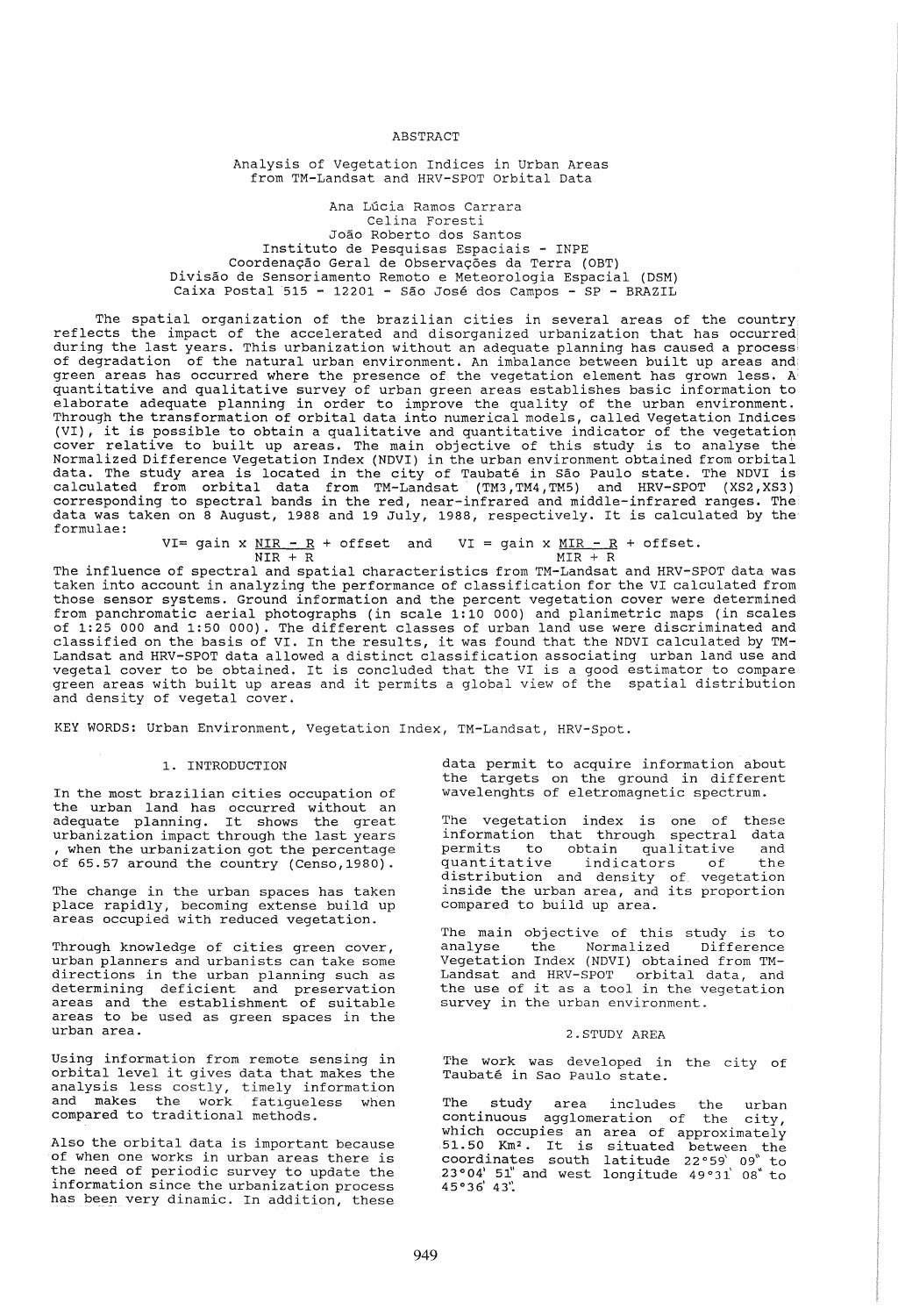The municipality of Taubate is located in Parayba Middle Valley in Taubate Basin extending over an area of 655 Km2 at an average altitude of 554 m.

Actually its population is estimated in 239,945 hab, with 97.82 % concentrated in the urban area (Macrozoneamento da ni che urban urba (nacrobonommento un Norte do Estado de Sao Paulo-in press) . The urbanization problem is conditioned with the circulation issue due to its location in Sao Paulo-Rio de Janeiro axis where the urban expansion is related with the industrialization of the Parayba Valley Region.

#### 3. MATERIAL AND METHODS

## 3.1 Material

For this study were utilized orbital data from CCT's TM-Landsat (218/76 orbit in 8 August,1989) and HRV-SPOT (coordinates 780 K/396 J in 19 July,1988) corresponding to red, near infrared and middle infrared spectral bands.

The selection of the spectral bands of the orbital data used in the vegetation index calculation is based in studies already developed in Pearson and Miller (1972); Carnegie and De Gloria (1974); Tucker (1979); Thibault (1986) and others. The red, near infrared and middle infrared spectral regions related to their basic properties with respect to green vegetation. The relationship between the red range and green vegetation results from the absorption of incident radiation by the chlorophyll. The near infrared by the chiclophylic inc hear inflated<br>range is resulted from high degree of intra and interleaf scattering in the canopy of the plant and the middle infrared its relationship with the hidric contents of the canopy plant Tucker(1979) , Thibault (1986).

In addition were used panchromatic aerial photographs in scale 1: 10 000 and planimetric maps in scale 1:25 000 and 1:50 000.

The automatic process of orbital data were realized through SITIM system developed by INPE / ENGESPAÇO.

## 3.2 Methods

3.2.1 Photointerpretation In this step was realized the photointerpretation of the 45 aerial photographs in scale 1:10 000. Through that was determined the land use classes obtained in the first and the second level of the classification system (Anderson et aI, 1979). This spoce. (inaction of all, 1979). This planimetric maps in scale 1: 50 000 and 1:25 000 and field verification. Table I lists the 8 land use classes representative of the study area.

The photointerpretation of these photographs was also utilized in the determination of the cover vegetation classes (adaptation from Sadowski et aI,

1987) which was obtained seven classes described in table I.

This classification was useful in the determination and explanation of the vegetation index classes obtained from TM-Landsat and HRV-SPOT orbital data.

3.2.2 Selection of samples area From the photointerpretation of 45 aerial photographs that covered the study area was selected seven sample areas, in such way that was possible to find the maximum variability of urban land use classes showed in the study area.

The sample areas incorporated about 30 percent of the study area measuring approximately 1625 x 1300 meters on the approximately 1625 x 1500 meters on the<br>ground. It included one area of 54 x 43 and 85 x 65 pixels, corresponding to spatial resolution from TM-Landsat and HRV-SPOT respectively.

All these sample areas were located in planimetric maps in scale 1: 10 000, where the photointerpretation information overlays were transposed.

3.2.3 Measureament of vegetation cover percentage In development of these phase was utilized the photointerpretation overlays of the seven selected sample areas.' The information of these overlays was overlaped over a millimeter grid with ·0.09 centimeter-square relative to TM-Landsat spatial resolution.

The vegetation cover percentage existence was quantify through minimum area of one pixel. It was defined five classes of vegetation cover percentage that intervals occurred among 0-10 class I, 11-25 class II, 26-50 class III, 51-75 class IV and 76-100 class V.

This measurement consisted to verify the number of the square there were in the land use classes. utilizing the classes mean values above described, it was multiply for the number of square.It was possible to determinate the vegetation cover average total area in meters-square of the land use class as well of each sample area.

3.2.4 Automatic analysis of orbital data It was developed through SITIM system  $(INPE/ENGESPACO)$  where it followed the steps described below:

a. geometric correction of TM-Landsat and HRV-SPOT images In this procedure a program called "Registro" was utilized to permit that the location of the sample areas from planimetric maps to TM-Landsat and HRV-SPOT images were executed with maximum possible precision (Thibault, 1986) .

b. calculation of vegetation index (NDVI) from TM-Landsat and HRV-SPOT data The calculation of vegetation index was realized by means of transformations of orbital data into numerical models using the combinations of the spectral bands TM3/TM4, TM3/TM5-Landsat and *XS2jXS3* HRV-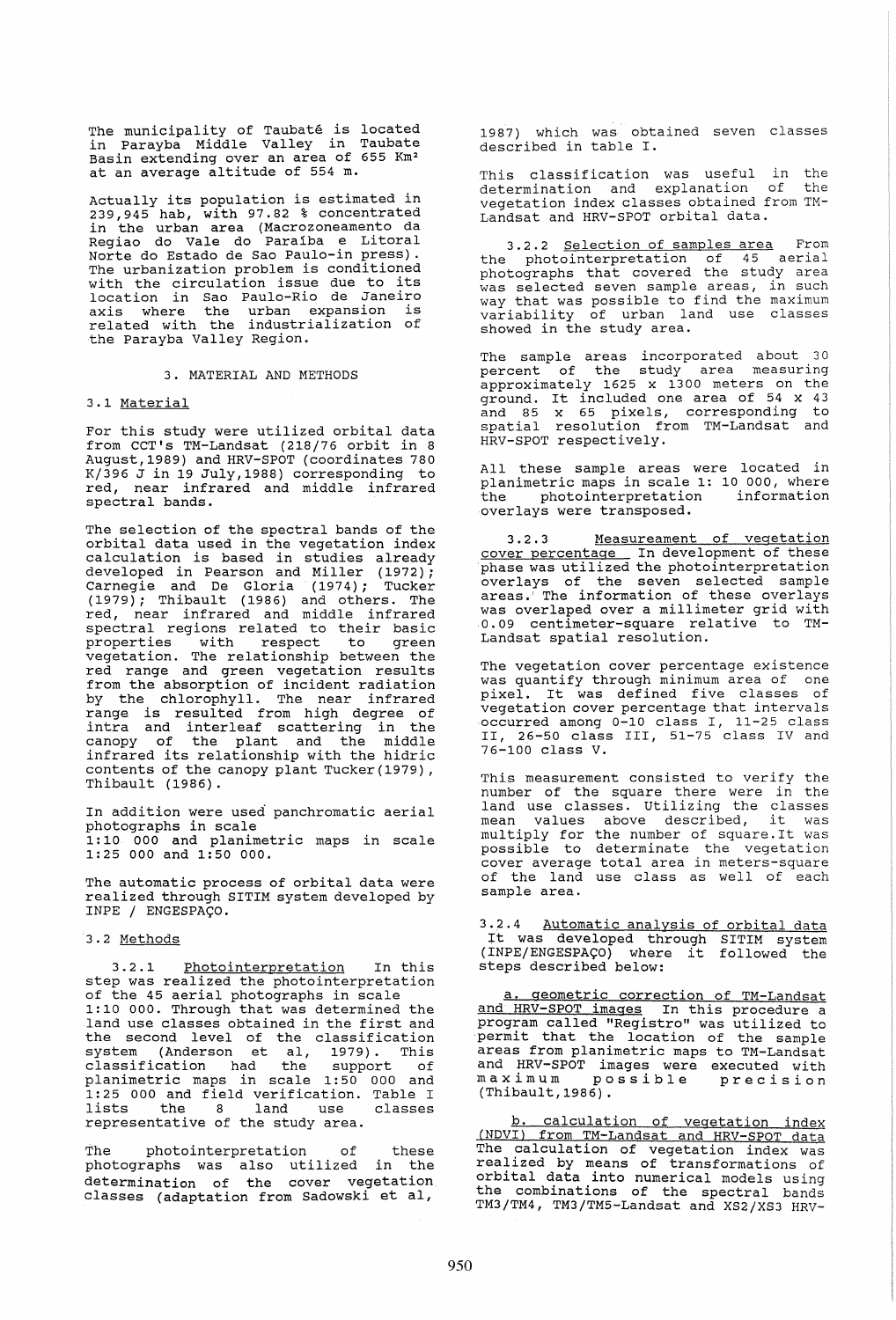SPOT (Lenco et aI, 1982; Delavigne and Thibault, 1984; Thibault, 1986; Foresti, 1986; Foresti and Pereira, 1987; Santos, 1988 and others). The vegetation index was obtained from the formulae:

NDVI= gain x  $NRI - R +$  offset (1) NRI + R

NDVI= gain x  $MIR - R +$  offset (2)  $MRT + R$ 

The NDVI calculated from TM3/TM5-Landsat spectral bands combination was denominated Wetness Index due to the TM5 spectral band to be sensitive to liquid water within plant leaves permitting to describe better the canopy hydric contents (Jackson et aI, 1983) .

As a result of the calculation index three index images were obtained, Where the areas covered with densely vegetation appeared in light tones while the areas' with rare vegetation cover in darker.

extraction of spectral values from vegetation indices In determination of vegetation indices classes intervals we utilized selected samples from each different land use classes determinated in the study area which was possible to find<br>great variation in relation to the variation in relation to the vegetation cover.

26 samples included in the 7 tests sites selected previously were extracted. The 26 samples were considered as the most representative of land use classes of the study area. Each sample included one area between 3.2 to 7.2 Km<sup>2</sup> on the ground.

Digital values from each sample were extracted and analysed to determine the intervals of vegetation index classes.

automatic classification of the vegetation indice images Supervised classification (Slicing) was performed in the vegetation indice images obtained from TM-Landsat and HRV-SPOT orbital data (Foresti, 1986; Thibault, 1986; Foresti et aI, 1987). This classification permitted to elaborate the histogram of the training<br>areas vegetation index determining its<br>means. minimum and maximum values and minimum and maximum values dividing those values in zones associated to different colours in the monitoring screen. Each zone was representative of one vegetation index class.

The study area was mapped in different colours by automatic classification where<br>the vegetation index classes were associated with the urban land use<br>classes.

#### 4. RESULTS AND DISCUSSION

# 4.1 Results

4.1.1 Analysis of NDVI elaborated with **The Community of the Chapter Community**<br>TM-Landsat: The table II shows the **Example 11** cannot in the control of the sectral values expressed in digital numbers of vegetation index obtained from numbers of regearded inden escarned from samples.

Fig. 1 shows the NDVI values from TM3/TM4-Landsat plotted where one can analyze their behaviour through the different urban land use classes.

These samples had VI values in a range of spectral values between 26.47 to 40.20 when were used TM3/TM4-Landsat orbital data (fig.1).

The minimum mean VI value was associated to commercial/ service class and the overlap among the VI values was reduced when compared with other samples of the urban land use classes.

The residential and industrial classes showed high approximation among VI values permitting to be grouped in the same class of VI. The samples representative of vacant sites, agriculture/pasture,<br>institutional and development areas, even institutional and development areas, even with near values, it was possible to with hear values, it was possible to<br>establish more number of classes of VI. It happened because of the density and quantity variation of vegetation cover found in the samples representative of these classes.

Examining the standard deviation (fig.l) the results provided a great variation in the VI of the samples. The highest standard deviation was observed for the samples representative of institutional, development areas, agriculture/pasture classes. It was observed that these areas had more heterogenity of targets with spectral signature distinguished, for example: great variation due to density and proportion of vegetation cover types.

The lowest standard deviation was identifed in commercial/service and residential classes, where the vegetation cover was more homogeneous. Variations of cover was more homogeneous. Variations of<br>VI standard deviation showed to be<br>connected with the composition and connected with the composition structure of the samples of urban land use classes.

Using the TM5 spectral band in calculation of VI, here called Wetness Index (WI) we found that the means values of VI resulted closer from each other. These values also exihibited a little variation in digital values and a great overlap between the values of the samples. These two factors did not permit the differentiation and separability of the samples in WI classes.

The Wetness Index (WI) (Jackson et aI, 1983) or Normalized Difference Vegetation Index (NDVI) suggested by Thibault (1980) utilizing the TM3 and TM5-Landsat did not show satisfactory results in this study. Thus it was ruled out. So the subsequent analysis of the indices calculated from TM-Landsat orbital data were based only in the indices calculated from TM3 and TM4 bands combination.

Determinig the intervals of VI classes, the index image was classified (see fig.  $2)$ .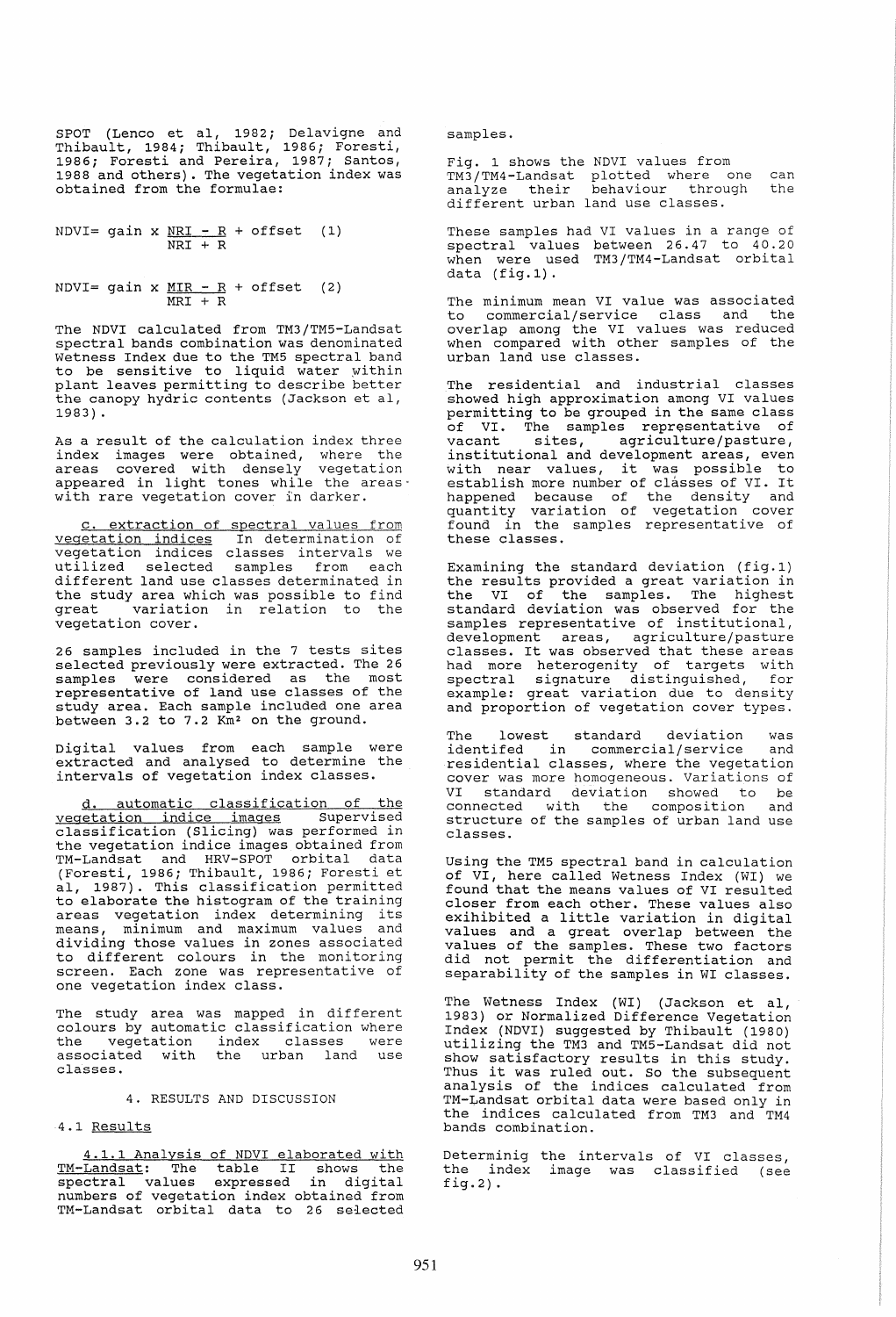It was suitable to establish 7 classes of VI where are described quantitatively associated with the land use classes (see table III).

4.1.2 Analysis of NDVI elaborated with HRV-SPOT orbital data: Table II contains the spectral values of VI acquired from XS2 and XS3 HRV-SPOT orbital data.

Figure 3 displays these values plotted.

The variation of mean values VI occurred between 31.68 to 43. 08 digital values, being the minimum and maximum values. defined for sample number 1 and 22 representative of commercial/service and vacant sites respectively. These data demonstrated the separability in two groups, which are correlated to variability of density and type of vegetation cover.

The mean values appeared close to each other among the samples representative of<br>commercial/service, industrial and commercial/service, industrial and residential and among institutional, vacant sites, development areas and agriculture/pasture land use classes.

Even through the residential samples land use class were close, this fact permitted to establish two VI classes.

For standard deviation (see fig. 3) the higher values were related to institutional and agriculture/pasture classes, where it showed targets heterogeneous of vegetation cover which the VI displayed more sensible. The lower values corresponded to commercial/service class.

Evaluating the performance of these data and utilizing the same process to establish the VI classes from TM-Landsat, establish the VI classes from TM-Landsat,<br>it was possible to determine four VI<br>classes (Table IV).

The spatial distribuition of VI classes is showed in fig.4, where there are the index image classified.

4.1.3 Comparison between NDVI calculated from TM-Landsat and HRV-SPOT: A comparison of the NDVI performance obtained from TM-Landsat and HRV-SPOT was analised through VI mean values and standard deviation obtained from selected sample sets.

Through descriptive analysis, we found that TM-Landsat mean values show more disperse along of the linear configuration relative to HRV-SPOT mean values. The HRV-SPOT VI mean values were closer from each other, building up area two distinct region This TM-Landsat and HRV-SPOT VI's behaviour could be associated to the different location of the sensor spectral bands, where the TM-Landsat has narrower intervals in the red band TM3 (0.63-  $0.69 \mu$ m) than XS2 (0.61-0.69 $\mu$ m) HRV-SPOT. The TM-Landsat obtained higher separability among the samples which were

composed of a large amount of vegetation cover. It was found in institutional, development areas, vacant sites and agriculture/pasture classes showed closer from each other.

The HRV-SPOT data did not exhibit very sensible to the difference of the sensible to the difference of the<br>vegetation cover amount. It was found in<br>the institutional wagant sites and the institutional, vacant sites and development areas classes, like as occurred with TM-Landsat data.

The HRV-SPOT VIs mean values appeared closer than TM-Landsat to these land use<br>classes. The TM-Landsat VIs mean values showed to be much better to separate classes with great vegetation cover amount (institutional, development area, vacant sites, agriculture/pasture) while HRV-SPOT VIs mean values to residential classes.

In the standard deviation values, the VI from TM-Landsat and HRV-SPOT exhibited different behaviour. The VI standard deviation values from HRV-SPOT were lower than TM-Landsat, exception to 1,2,9,16,26 samples. The structure and composition of<br>these samples displayed greater samples displayed greater homogeneity what could be one reason for VIs standard deviation values from HRV-SPOT these samples showed higher than TM-Landsat values. Also the standard<br>deviation values from VI TM-Landsat showed more variability when compared to HRV-SPOT more variability when compared to hRV-SPOI<br>values. It is expressed due higher spectral sensibility of TM-Landsat to identify the characteristic targets of the study area.

The relationship of the NDVI and vegetation cover mean percentage of the selected samples was analized through the regression analysis.

The NDVI from HRV-SPOT displayed the greatest regression in the relationship with vegetation cover mean percentage. Where 81.4% of the variation found in the dependent variable Y (NDVI) was explained through independent variable x (vegetation cover mean percentage), so that it showed more significative. This results can explain due the greatest spatial explain due the greatest spatial<br>resolution from HRV-SPOT (20m) that it permitted identify small details relative to area covered with vegetation.

The variables from HRV-SPOT orbital data showed better relationship with the variable obtained from aerial photographs vegetation cover percentage.

## 5. CONCLUSIONS

Analyzing these indices calculated from TM-Landsat orbital data we found that: the TM3/TM5 band combination, correspondent to red and middle infrared respectively, did not perform satisfactory results in this study.

The TM3/TM4 band combination showed better results than the preceding index.

In comparative analysis between NDVI calculated from TM-Landsat and HRV-SPOT we found that: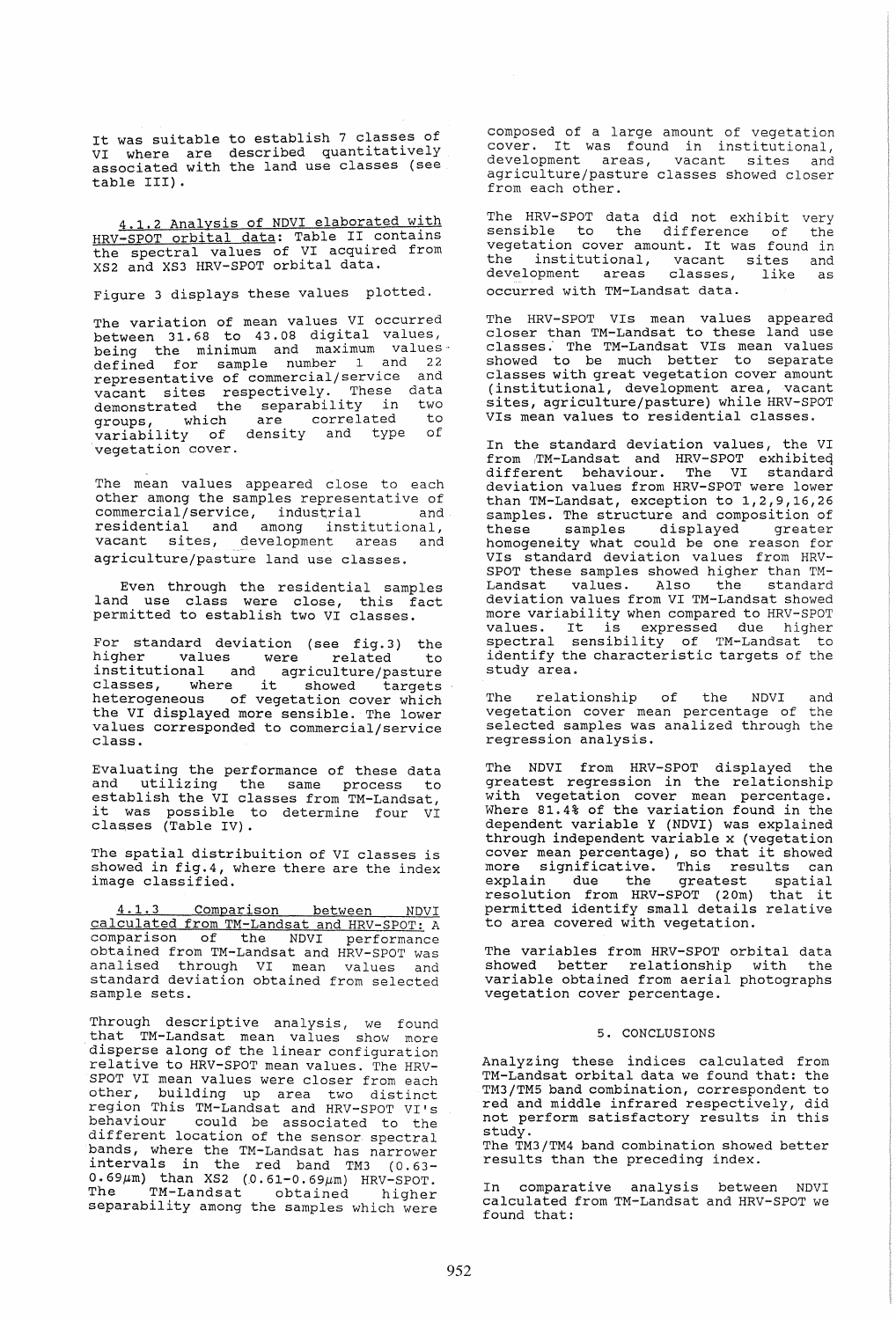- the mean values VIs permitted to obtain results distinct relative to definition of the VI classes, although the mean values<br>VI behaviour had showed very close; VI behaviour had showed very close; - the TM-Landsat VIs provided to establish<br>a greater number of classes than HRV-SPOT; a greater number of crasses channeling<br>the mean values VIs from HRV-SPOT data<br>showed lower confusion among the samples<br>of the residential class; of the residential class;<br>- the establishment of the VI class from HRV-SPOT exihibited larger approximation relative to the defined land use classes.

The results suggest that HRV-SPOT data provided to be more useful to study the vegetation cover in the city of Taubaté,<br>because it had permitted better separability among the VIs classes in residential area than TM-Landsat data.

The VI showed to be a good tool to study the vegetation cover in the urban area. It permitted to analyze the spatial distribution and density of vegetation in the urban area.

#### 6.REFERENCES

Carnegie, D. M. ; DeGlória, S. D., 1975. Determining range and condition forage production potential in California from EARTS-1 Imagery. In: International symposium on Remote sensing of Environment 9., Ann Arbor- MI, Vol.2. pp. 1051-1060.

Carrara, A. L. R., 1991. Análise<br>comparativa dos índices de vegetacão em comparativa dos índices de vegetação em<br>áreas urbanas obtidos dos dados TM-Landsat e HRV-SPOT. Dissertação de Mestrado em sensoriamento remoto, Insti tuto de Pesquisas Espaciais, Sao Jose dos Campos, SP-BRASIL (in press) .

Delavigne, R. ; Thibault, C., 1984. Recent contribution of satellite remote sensing to the implementation of regional environmental policy in Ile-de-France (Paris-Region) through the qualitative mapping of urban vegetation. In: International Symposium on Remote sensing of Environment 18., France, Vol.2, pp. 1363-1370.

Foresti, C. ; Pereira, M. D. B., 1987. utilizacao de indices vegetativos 'obtidos com dados do sistema TM-Landsat no estudo da qualidade ambiental urbana: no estudo da qualidade ambiental urbana:<br>Cidade de São Paulo. INPE- 4177-PRE/1071, Instituto de pesquisas Espaciais, Sao Jose dos Campos, SP-BRASIL.

Foresti, C., 1986. Avaliação e<br>monitoramneto ambiental da expansão urbana do setor oeste da área<br>urbana do setor oeste da área<br>metropolitana de São Paulo através de dados e técnicas de sensoriamento remoto. Tese de Doutorado em Geografia Fisica, Universidade de Sao Paulo, Sao Paulo, SP-BRASIL.

Jackson, R. D. ; Slater, P. N. *i* Pinter, P. J., 1983. Discrimination of growth and water stress in wheat by various

vegetation indice through clear and turbid atmosphere. Remote Sensing of Environment, 6(8) :1385-1403.

Lenco, M. ; Balut, A. ; Delavigne, R.,<br>1982. Utilisation d'images satellites pour decrive l'etat el le suive de pour decrive l'etat el le suive de<br>l'occupation du sol en Ile-de-France. Journeés de Teledetection en Milieu Urbain. Centre National de la Recherche Scientique, Paris-France.

Pearson, R. L. ; Miller, L. O., 1972. Remote mapping of standing crop biomass for estimating of the productivity of short grass praiere. In: International Symposium on Remote Sensing of Environment 8., Ann Arbor-MI, pp.1357- 1381.

Sadowski, F.G. ; Studervant, J. A. Rowntree, R. A., 1987. Testing the consistency for mapping urban vegetation with high altitude aerial photographs and Landsat MSS data. Remote sensing of Environment, 21(2): 129-141.

Thibault, C.,1986. Measur la vegetation urbaine par teledetection du satellite au terrain. IAURIF, Paris-France.

Tucker, C. J., 1979. Red and photographic infrared linear combination for monitoring vegetation. Remote Sensing of Environment, 8(2):127-150.

Note: This paper is part of a M.Sc. thesis in Remote Sensing/INPE.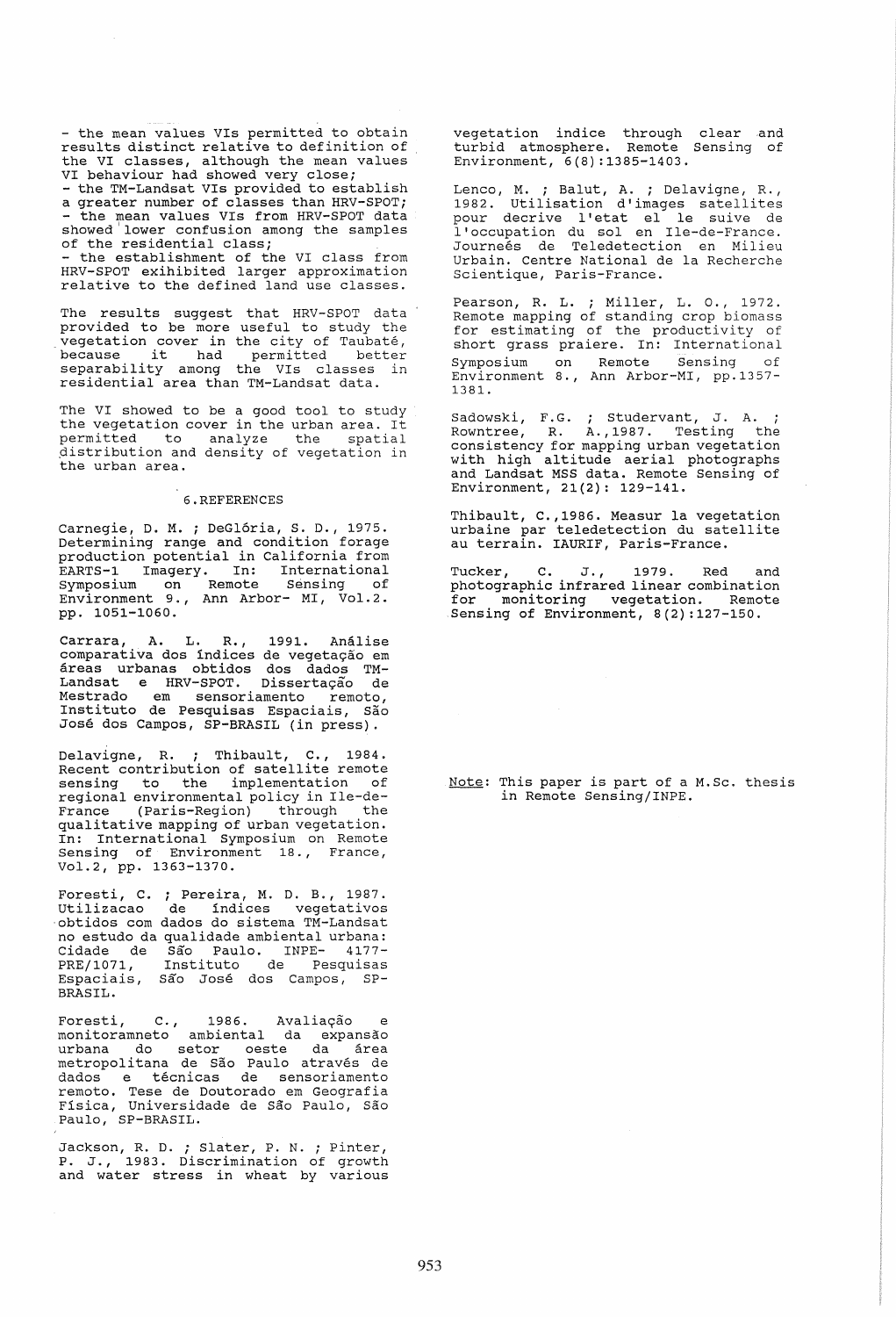

Fig.l Mean values and standard deviation for NDVI obtained from TM3 and TM4-Landsat.



Fig.2 Index image classified obtained from TM3 and TM4-Landsat bands combination.



Fig.3 Mean values and standard deviation for NDVI obtained from XS2 and XS3 HRV-SPOT.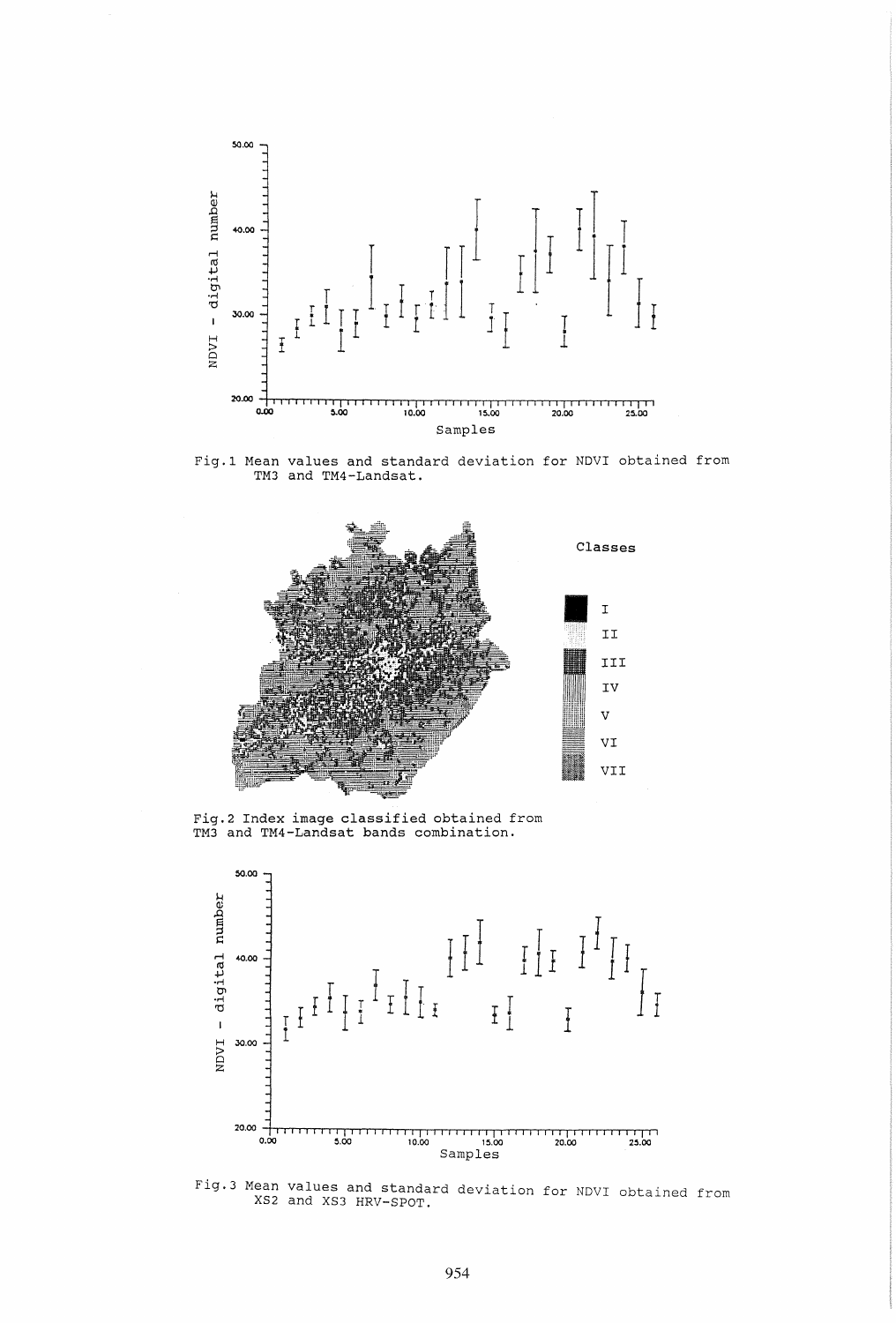# Table I - Vegetation Cover Classes

| Areas covered with<br>т.<br>shrub and trees<br>$( > 10$ <sup>2</sup> )      | I.1 dense (60-100%)<br>I.2 intermidiate (31-60%)<br>I.3 diffuse (11-30%)                              |  |  |
|-----------------------------------------------------------------------------|-------------------------------------------------------------------------------------------------------|--|--|
| II. Herbaceous<br>Vegetation<br>(>50% herbaceous <10%<br>trees and shrub)   | II.1 rich in herbaceous<br>TT.2 intermidiate<br>II.3 poor in herbaceous                               |  |  |
| III. Scarce vegetation<br>area<br>(<10% trees and shrub<br><50% herbaceous) | III.1 predominance of natural<br>features with uncovered<br>vegetation (bare soil,<br>rock and water) |  |  |
| proposed a proposed in the first control of the                             | III.2 predominance of cultural<br>features with uncovered<br>vegetation (roofs and<br>paved areas)    |  |  |

Table II - Spectral values for NDVI obtained from TM3/TM4, TM3/TM5-Landsat, XS2/XS3 HRV-SPOT and vegetation cover percentage

|                | TM3/TM4        |                       | TM3/TM5        |                       | XS2/XS3               |          |                                                  |                                              |
|----------------|----------------|-----------------------|----------------|-----------------------|-----------------------|----------|--------------------------------------------------|----------------------------------------------|
| Samples        | Mean<br>values | Standard<br>deviation | Mean<br>values | Standard<br>deviation | Mean<br><i>values</i> | Standard | Vegetation<br>cover mean<br>deviation values (%) | Land use<br>and vegetation<br>cover classes  |
|                | 26.47          | 0.94                  | 28.20          | 2.48                  | 31.68                 | 1.36     | 5.1                                              | Commercial/Service III2                      |
|                | 28.35          | 1.13                  | 29.18          | 0.80                  | 33.00                 | 1.18     | 5.7                                              | High Density Single Family Residential II2   |
| $\overline{3}$ | 29.90          | 1.48                  | 29.67          | 1.13                  | 34.34                 | 1.03     | 35.7                                             | Medium Density Single Family Residential II3 |
|                | 30.96          | 2.03                  | 29.76          | 1.43                  | 35.42                 | 1.78     | 38.5                                             | Medium Density Single Family Residential II3 |
| 5              | 28.19          | 2.54                  | 27.94          | 2.30                  | 33.71                 | 2.10     | 30.4                                             | Industrial II3                               |
| 6              | 29.04          | 1.79                  | 29.88          | 1.22                  | 33.88                 | 1.46     | 32.2                                             | Low Density Single Family Residential II3    |
| $\overline{7}$ | 34.54          | 3.92                  | 30.29          | 2.32                  | 36.91                 | 1.89     | 83.0                                             | Low Density Single Family Residential II3    |
| 8              | 29.92          | 1.29                  | 29.06          | 0.93                  | 34.74                 | 1.18     | 25.1                                             | Low Density Single Family Residential II3    |
| 9              | 31.67          | 1.81                  | 29.80          | 1.08                  | 35.55                 | 1.92     | 77.8                                             | Development Area II3                         |
| 10             | 29.65          | 1.62                  | 28.06          | 1.25                  | 35.03                 | 1.33     | 42.4                                             | Medium Density Single Family Residential II3 |
| 11             | 31.32          | 1.22                  | 30.57          | 0.90                  | 34.08                 | 0.70     | 72.6                                             | Vacant Sites II3                             |
| 12             | 33.78          | 4.13                  | 30.12          | 1.63                  | 40.18                 | 2.76     | 90.2                                             | Agriculture/Pasture II2                      |
| 13             | 34.00          | 4.14                  | 29.94          | 2.82                  | 40.84                 | 2.30     | 97.8                                             | Institutional II                             |
| 14             | 40.14          | 3.65                  | 32.53          | 1.10                  | 42.02                 | 2.49     | 91.7                                             | Agriculture/Pasture II1                      |
| 15             | 29.76          | 1.50                  | 29.36          | 1.19                  | 33.47                 | 1.14     | 9.1                                              | High Density Single Family Residential II3   |
| 16             | 28.33          | 1.36                  | 28.49          | 0.92                  | 33.70                 | 1.82     | 15.7                                             | High Density Single Family Residential I3    |
| 17             | 34.94          | 2.02                  | 32.06          | 1.25                  | 39.91                 | 1.64     | 85.0                                             | Development Area I3                          |
| 18             | 37.63          | 4.93                  | 32.04          | 1.74                  | 40.73                 | 2.87     | 90.4                                             | Institutional I2                             |
| 19             | 37.29          | 2.30                  | 32.63          | 1.17                  | 39.83                 | 1.52     | 83.7                                             | Agriculture/Pasture I2                       |
| 20             | 28.14          | 2.02                  | 27.55          | 1.77                  | 33.00                 | 1.56     | 15.0                                             | High Density Single Family Residential I2    |
| 21             | 40.20          | 2.21                  | 32.59          | 1.59                  | 40.85                 | 1.77     | 92.7                                             | Vacant Sites I2                              |
| 22             | 39.41          | 5.15                  | 32.15          | 1.79                  | 43.08                 | 1.70     | 90.5                                             | Vacant Sites Il                              |
| 23             | 34.12          | 3.22                  | 28.12          | 1.31                  | 39.79                 | 2.34     | 88.6                                             | Agriculture/Pasture I2                       |
| 24             | 38.20          | 2.94                  | 32.29          | 1.27                  | 40.16                 | 1.47     | 89.9                                             | Agriculture/Pasture I1                       |
| 25             | 31.43          | 2.43                  | 30.48          | 1.39                  | 36.15                 | 2.42     | 28.6                                             | Medium Density Single Family Residential I1  |
| 26             | 29.92          | 1.35                  | 28.82          | 0.93                  | 34.70                 | 1.38     | 18.1                                             | Medium Density Single Family Residential I2  |



Fig.4 Index image classified obtained from XS2 and XS3 HRV-SPOT bands combination.